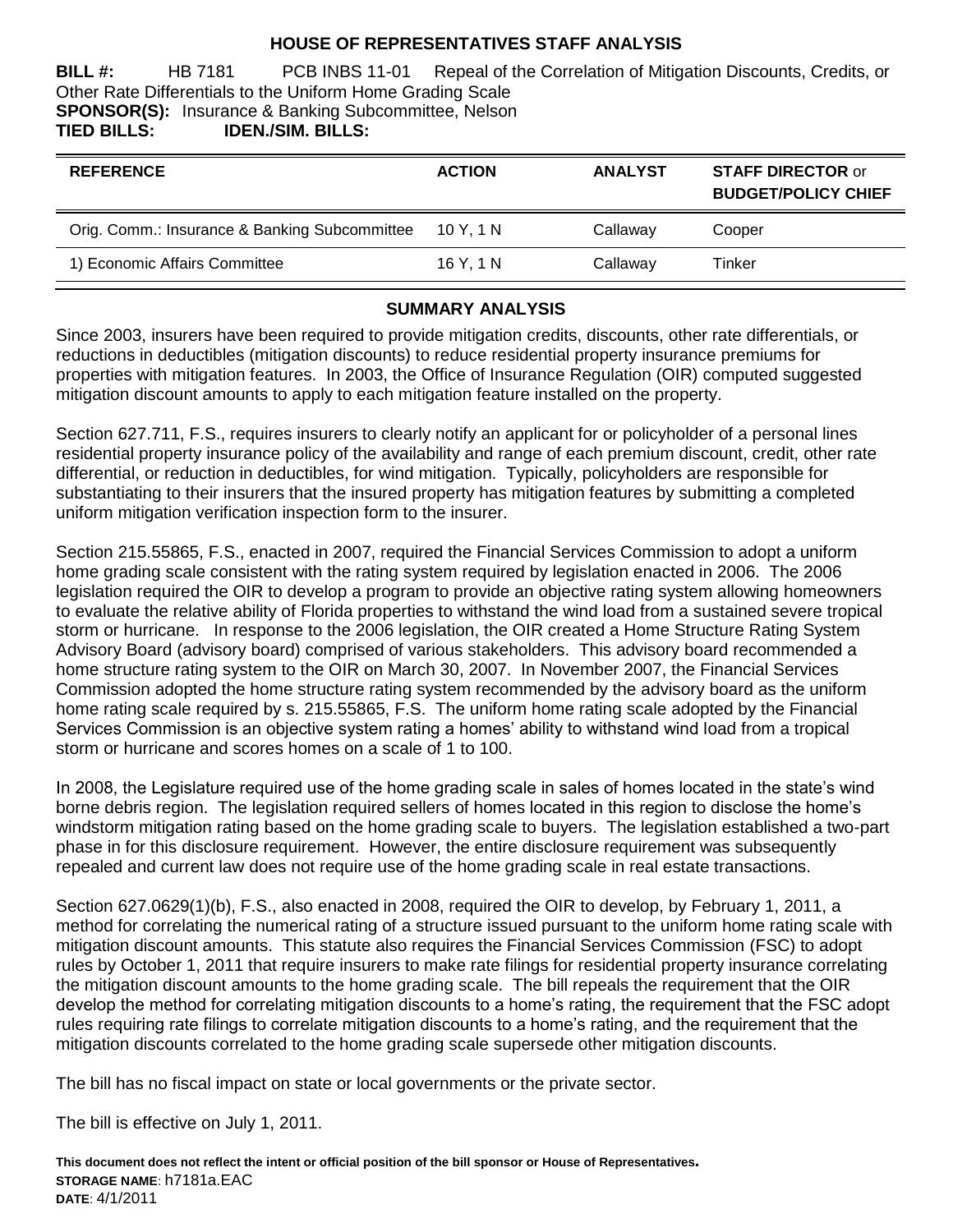#### **FULL ANALYSIS**

## **I. SUBSTANTIVE ANALYSIS**

#### A. EFFECT OF PROPOSED CHANGES:

#### **Mitigation Discounts**

Since 2003, insurers have been required to provide mitigation credits, discounts, other rate differentials, or reductions in deductibles (mitigation discounts) to reduce residential property insurance premiums for properties with mitigation features.<sup>1</sup> In 2003, the Office of Insurance Regulation (OIR) computed suggested mitigation discount amounts to apply to each mitigation feature installed on the property. Insurers must use the discount amounts computed by the OIR unless the insurer provides detailed alternate studies supporting modification of the discount amounts suggested by the OIR. $^2$ 

Mitigation discounts were initially given at 50 percent of the actuarial value of the discount.<sup>3</sup> In 2006, the Legislature amended the mitigation discount law (s. 627.0629(1)(a), F.S.) to require the OIR to reevaluate the mitigation discounts and require insurers to give full actuarial value for them.<sup>4</sup> Thus, the OIR amended the mitigation discount administrative rule<sup>5</sup> to require insurers to provide mitigation discount amounts equal to 100 percent of the mitigation discount amount.<sup>6</sup> In 2008, the OIR obtained a new study to evaluate the appropriate mitigation discount amounts, however, the OIR has not changed the mitigation discount amounts due to the results of the 2008 study.

Section 627.711, F.S., requires insurers to clearly notify an applicant for or policyholder of a personal lines residential property insurance policy of the availability and range of each premium discount, credit, other rate differential, or reduction in deductibles, for wind mitigation. The notice must be provided when the policy is issued and renewed.

Typically, policyholders are responsible for substantiating to their insurers the insured property has mitigation features. Policyholders submit a completed uniform mitigation verification inspection form to the insurer to substantiate mitigation features.

#### **The Uniform Home Grading Scale**

Section 215.55865, F.S., enacted in 2007, $^7$  required the Financial Services Commission to adopt a uniform home grading scale consistent with the rating system required by legislation enacted in 2006.<sup>8</sup> The 2006 legislation required the OIR to develop a program to provide an objective rating system allowing homeowners to evaluate the relative ability of Florida properties to withstand the wind load from a sustained severe tropical storm or hurricane. In response to the 2006 legislation, the OIR created a Home Structure Rating System Advisory Board (advisory board) comprised of various stakeholders representing the construction industry, the insurance industry, the home safety industry, academia, and state agencies with regulatory authority over insurance and building codes. This advisory board recommended a home structure rating system to the OIR on March 30, 2007. In November 2007, the Financial Services Commission<sup>9</sup> adopted the home structure rating system recommended by the advisory board as the uniform home rating scale required by s. 215.55865, F.S.<sup>10</sup>

 $\overline{a}$ 

**STORAGE NAME**: h7181a.EAC **PAGE: 2**  $^{10}$  Rule 690-167.015, F.A.C.

<sup>1</sup> s. 627.0629(1)(a), F.S. Mitigation features are construction techniques used or items purchased and installed by a property owner to protect a structure against windstorm damage and loss. (e.g., hurricane shutters, hip roof, specified roof covering).

 $^{2}$  Rule 690-170.017, F.A.C.

 $3$  In an Informational Memorandum issued on January 23, 2003, the OIR notified insurance companies of its suggested mitigation credits for new and existing construction based on its analysis of the 2002 study completed by Applied Research Associates. However, the OIR tempered the mitigation credits derived from the study by 50 percent. As stated by the OIR in the memorandum, the 50 percent tempering of the credits was due to the large rate decreases that could result from application of the credits, the approximations needed to produce practical results, and the potential for differences in results using different hurricane models. The OIR cautioned in the memorandum that the tempering implemented would be curtailed in the future.

<sup>4</sup> Section 14, Ch. 2006-12, L.O.F.

<sup>5</sup> Rule 69O-170.017, F.A.C.

 $6$  The rule allowed insurance companies to modify the mitigation discounts if the insurer provided detailed alternate studies supporting the modification and allowed the OIR to review all assumptions used in the studies supporting the modification.

<sup>7</sup> Section 40, Ch. 2007-1, L.O.F.

<sup>8</sup> Section 39, Ch. 2006-12, L.O.F.

<sup>&</sup>lt;sup>9</sup> The Financial Services Commission is comprised of the Governor and Cabinet (s. 20.121(3), F.S.).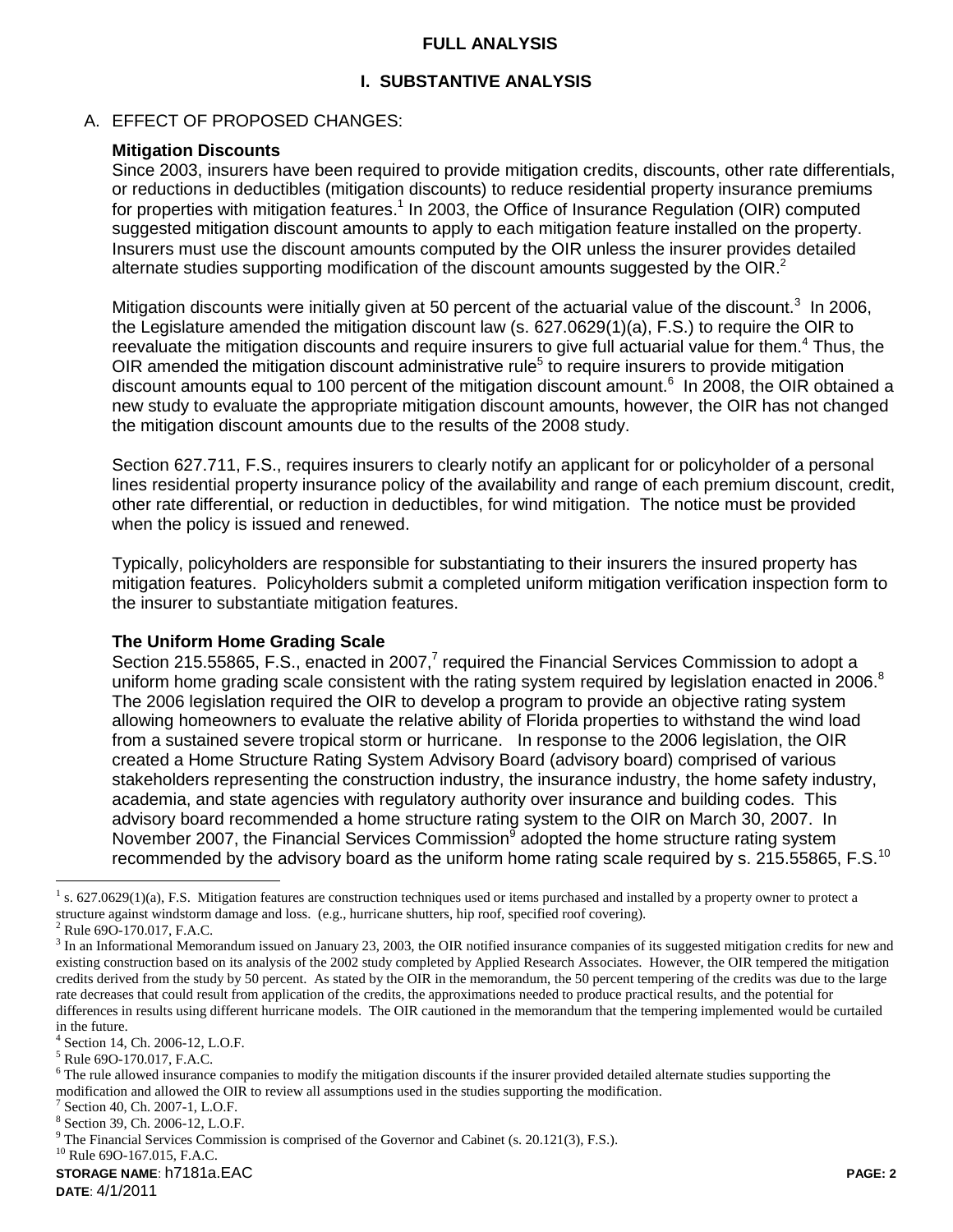The uniform home rating scale adopted by the Financial Services Commission is an objective rating system rating a homes' ability to withstand wind load from a tropical storm or hurricane and scores homes on a scale of 1 to 100.

In 2008, the Legislature required use of the home grading scale in sales of homes located in the state's wind borne debris region. The 2008 legislation required sellers of homes located in this region to disclose the home's windstorm mitigation rating based on the home grading scale to buyers. The legislation established a two-part phase in for this disclosure requirement.<sup>11</sup> However, the entire disclosure requirement was subsequently repealed and current law does not require use of the home grading scale in real estate transactions.<sup>12</sup>

## **The Correlation of Mitigation Discounts to the Home Grading Scale**

Section 627.0629(1)(b), F.S., also enacted in 2008,<sup>13</sup> required the OIR to develop, by February 1, 2011, a method for correlating the numerical rating of a structure issued pursuant to the uniform home rating scale with mitigation discount amounts. This statute also requires the Financial Services Commission to adopt rules by October 1, 2011 that require insurers to make rate filings for residential property insurance correlating the mitigation discount amounts to the home grading scale. Content for these rules is also contained in s. 627.0629(1)(b), F.S. In addition, current law requires the mitigation discounts correlated with the home grading scale supersede all other mitigation discounts.

The bill repeals the requirement that the OIR develop the method for correlating mitigation discounts to a home's rating, the requirement that the Financial Services Commission adopt rules requiring rate filings to correlate mitigation discounts to a home's rating, and the requirement that the mitigation discounts correlated to the home grading scale supersede other mitigation discounts.

#### B. SECTION DIRECTORY:

**Section 1:** Repeals s. 627.0629(1)(b), F.S., relating to the correlation of mitigation discounts to the home grading scale.

**Section 2: Provides an effective date of July 1, 2011.** 

## **II. FISCAL ANALYSIS & ECONOMIC IMPACT STATEMENT**

- A. FISCAL IMPACT ON STATE GOVERNMENT:
	- 1. Revenues:

None.

2. Expenditures:

None.

#### B. FISCAL IMPACT ON LOCAL GOVERNMENTS:

1. Revenues:

None.

 $\overline{a}$ 

 $11$  s. 627.351(6)(a)5., F.S. (changes made by Ch. 2009-87, L.O.F. now repealed); s. 689.262, F.S. (complete statute now repealed)

<sup>&</sup>lt;sup>12</sup> Section 13, Ch. 2008-66, L.O.F., created the first part of the phase-in of disclosure that was to begin January 2010, and section 15 created s. 689.262 F.S., the second part of the phase-in of disclosure that was to begin January 2011. The first part of the phase-in, that was to begin January 2010, would have required sellers of homes located in the wind borne debris region and insured by Citizens Property Insurance Corporation for \$500,000 or more to disclose the home's windstorm mitigation rating to buyers. However, in 2009, before it took effect, this disclosure requirement was repealed. (See Ch. 2009-87, L.O.F.) The second part of the phase-in, that was to begin January 2011, would have required sellers of *any* home in the windborne debris region to disclose the home's rating. However, in 2010, before it took effect, this disclosure was repealed. (See Ch. 2010- 275, L.O.F.)